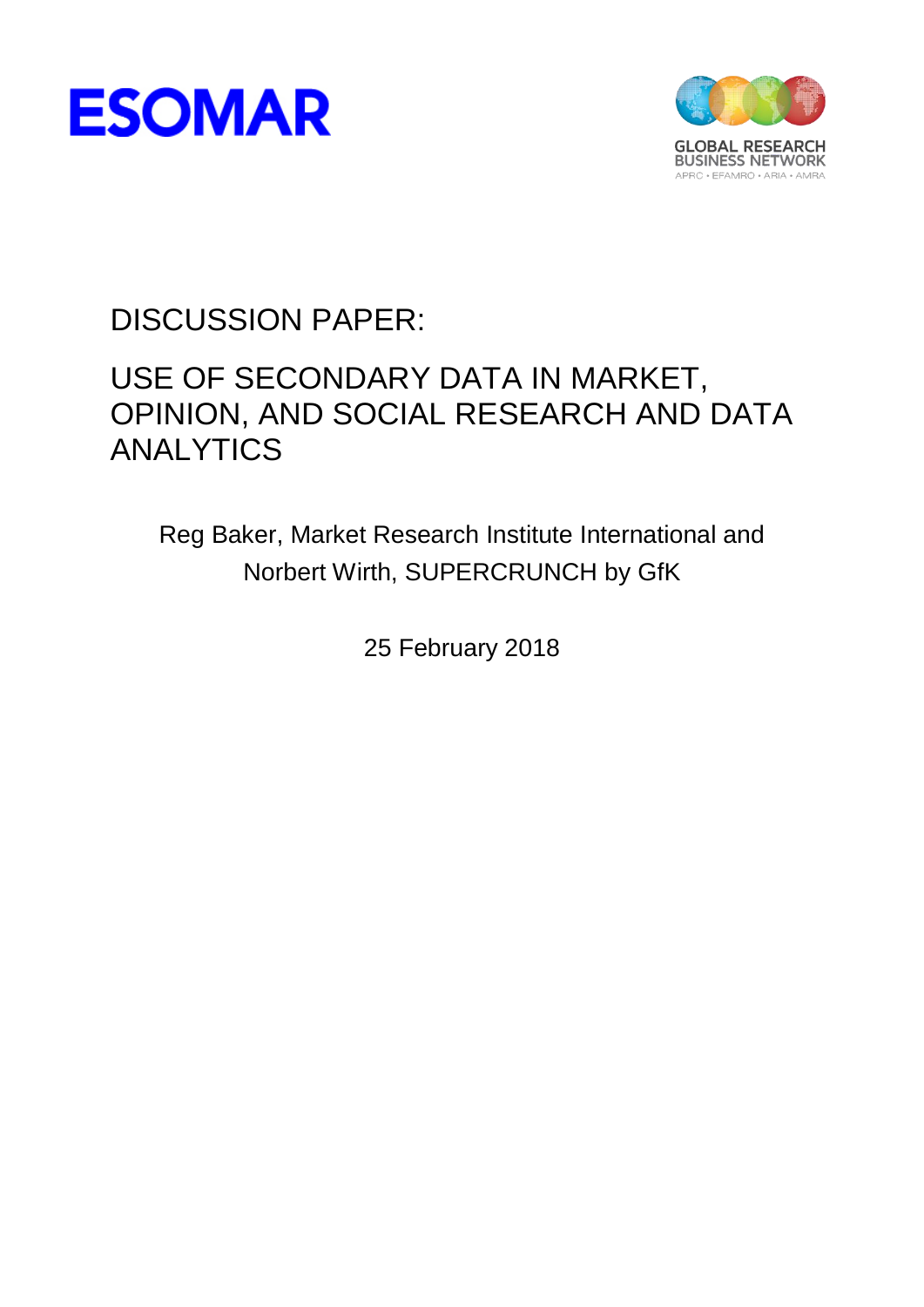ESOMAR is the global voice of the data, research and insights community, speaking on behalf of over 6000 individual professionals and 550 companies who provide or commission data analytics and research in more than 130 countries, all of whom agree to uphold the ICC/ESOMAR International Code**.** 

GRBN, the Global Research Business Network, connects 45 research associations and over 3500 research businesses on five contents. www.grbn.org

© 2018 ESOMAR. Issued March 2018 Last updated 25 February 2018.

This guideline is drafted in English and the English text (available at www.esomar.org) is the definitive version. The text may be copied, distributed and transmitted under the condition that appropriate attribution is made and the following notice is included "© 2018 ESOMAR and GRBN".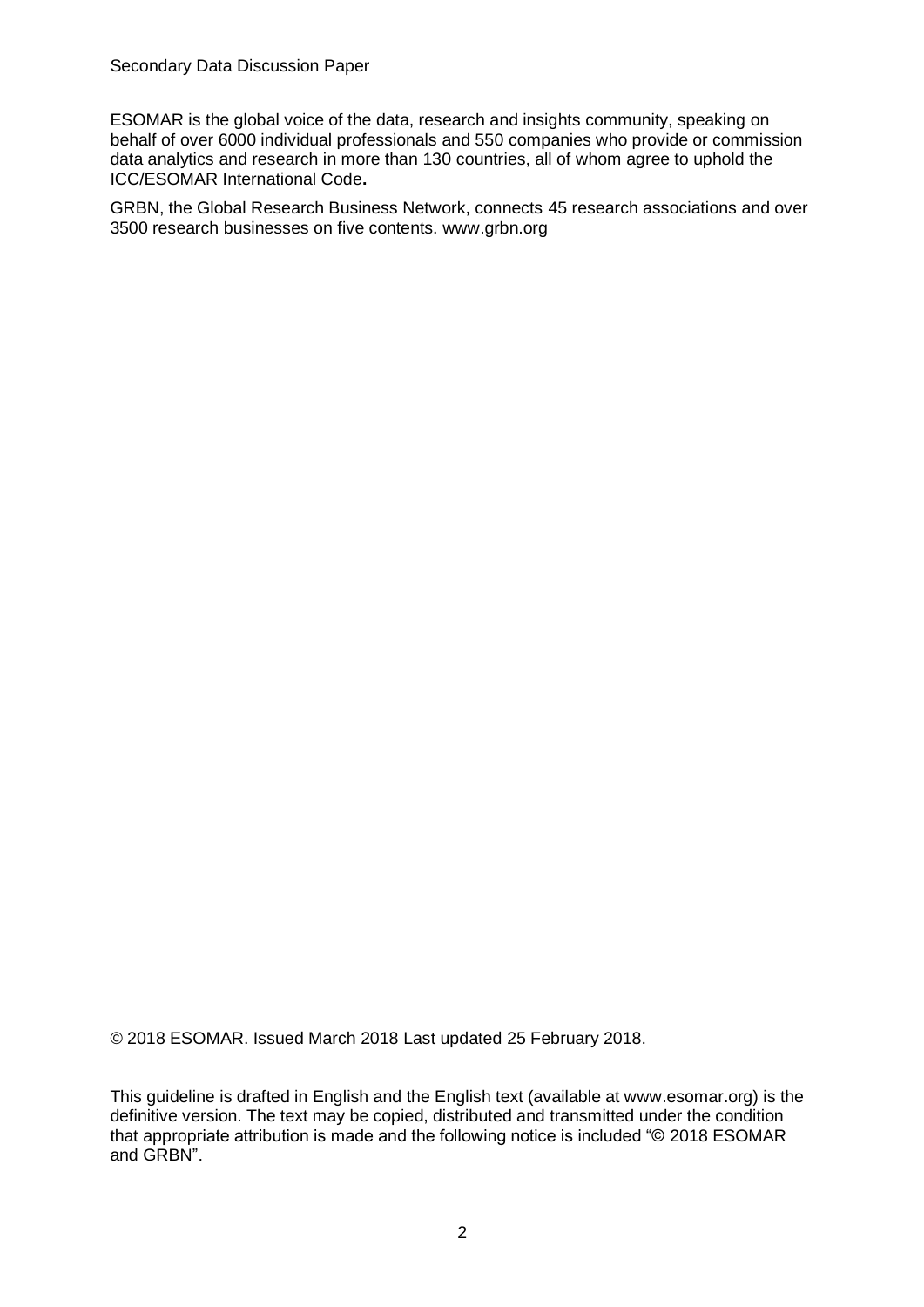#### **1 INTRODUCTION**

We are awash in data. The volume of data being produced, the velocity with which it is generated, and the variety of forms and structures in which it comes are all unprecedented. By one estimate, 2.5 Exabytes (almost 2.7 billion Gigabytes) of data is produced every day (Khoso 2016). More data was created in the past two years than in the entire previous history of the human race. And, it continues to increase, not incrementally, but exponentially (Marr 2015).

All this data presents an equally unprecedented opportunity for market, opinion and social research and data analytics (hereafter referred to simply as "research"). In theory at least, it is now possible to deliver deeper insights about people's behaviour, needs and attitudes, making possible timelier and better-informed decisions by providers of goods and services, governments, individuals and society at large.

There also are significant challenges. Chief among them is the need to safeguard the privacy of those individuals whose data is collected and processed in research. Regulators across the globe are united in their resolve to establish a new set of legal protections that balance the rights of individuals with the economic and social benefits inherent in data reuse. How this will play out in actual legislation and rule-making is still unclear. In the same vein, the traditional ethical guidelines developed by researchers at a time when most data was collected directly from research participants must be rethought. There also are technical challenges posed by the sheer volume of data now available and the variety of formats and structures in which it comes, orders of magnitude more complex than those of the world of surveys from which so many researchers come.

This paper reviews the key ethical, legal, technical and data quality challenges researchers face when working with these new data sources. Its goal is to start a conversation among researchers aimed at clarifying their responsibilities to those whose data we use in research, the clients we serve and the general public. It uses the term *secondary data* to mean data collected for another purpose and subsequently used in research. It expands on the traditional definition of secondary data to account for new types and sources of data made possible by new technologies and the Internet. It is used here in place of the popular but often vague term, "big data," and is meant to include data from various sources, such as transactions generated when people interact with a business or government agency; postings to social media networks and the Internet of Things (IOT). It is distinct from *primary data*, meaning data collected by a researcher from or about an individual for the purpose of research.

Research is a global business, requiring that we take a broad view rather than tying guidance to the specific legal requirements of a single region or country. This is not to say that researchers no longer have a primary responsibility to comply with local regulations in the markets where they collect, store and process data. Rather, we have chosen to simplify the discussion by focusing on the key principles that form the basis for privacy and data protection regulations worldwide. Three frameworks stand out: the Asia-Pacific Economic Cooperation (APEC) Privacy Framework (2005), the Organisation for Economic Co-operation and Development (OECD) Privacy Principles (2013), and the US Federal Trade Commission's (FTC) Fair Information Practice Principles (2007). To one degree or another, these three frameworks share four broad principles relevant to our discussion: notice and consent; use limitation; information security safeguards; and data integrity.

*In all of this, researchers should remain mindful of the self-regulatory character of research and apply ethical standards that may exceed local legal requirements. Researchers have their own version of the Hippocratic Oath mandating that data subjects not be harmed as a direct consequence of their data having been collected and/or processed for research. Harm, in this context, has a broad meaning that includes "tangible and material harm (such as physical injury or financial loss), intangible or moral harm (such as damage to reputation or goodwill), or excessive intrusion into private life, including unsolicited personally-targeted*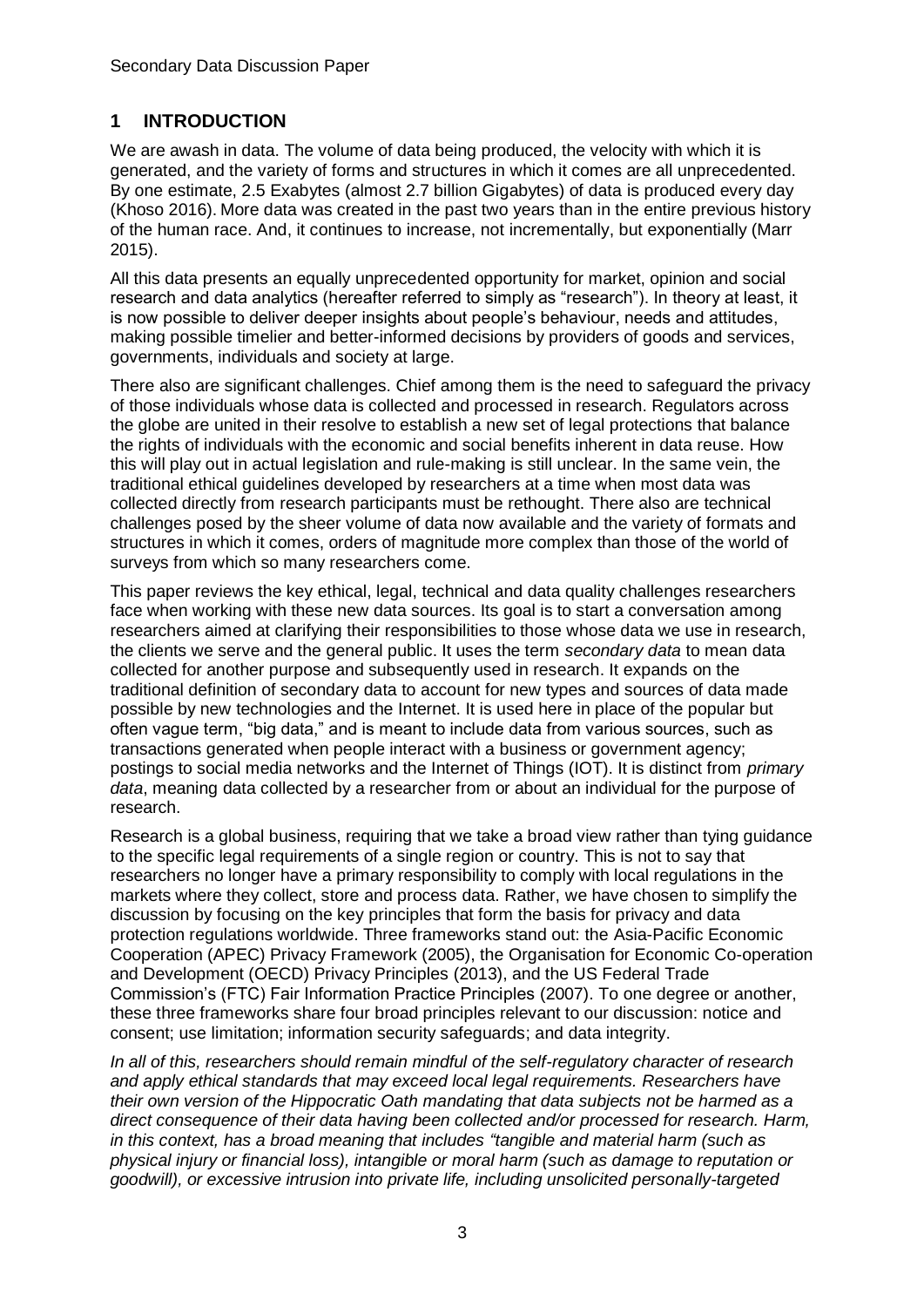*marketing messages" (ESOMAR 2016). Market, opinion, and social research, and data analytics relies on the public's confidence (and that of their elected representatives) in the integrity of the research process, and maintaining that confidence requires that data subjects not suffer adverse consequence, regardless of applicable legal requirements.* 

# **2 NOTICE AND CONSENT**

Throughout its history, research has relied mostly on data collected directly from research participants. These collections required (and continue to be required in the codes of conduct of research industry and professional associations) the consent of the participant, defined in the ICC/ESOMAR Code (2016) as "the freely given and informed indication of agreement by a person to the collection and processing of his/her personal data."<sup>1</sup> Article 4 of the Code specifically requires that:

- (a) When collecting personal data directly from a data subject for the purpose of research:
	- i. Researchers must identify themselves promptly and data subjects must be able to verify the identity and bona fides of the researcher without difficulty.
	- ii. Researchers must clearly state the general purpose of the research as soon as methodologically possible.
	- iii. Researchers must ensure that participation is voluntary and based on information about the general purpose and nature of the research that is adequate and not misleading.
	- iv. Researchers must inform data subjects if there is any activity that will involve recontact and data subjects must agree to be re-contacted. The only exception to this is re-contact for quality control purposes.
	- v. Researchers must respect the right of data subjects to refuse requests to participate in research.

Privacy protection frameworks typically specify similar requirements for any data collection, regardless of the collector or purpose. They are expressed in various ways such as individual control, individual participation, use limitation, choice, notice, etc.

With the proliferation of data collections all kinds and attendant public concerns about privacy, issues of notice and consent have taken on new meaning. As researchers rely less on data collection and more on reuse of data collected by someone else for a purpose other than research we require a new mechanism to ensure that we are consistent with our industry's traditional ethical standards, safeguard the privacy of those individuals whose data we use in research, and conform to local law. Fortunately, we are not alone.

In 2012, the OECD solicited input from experts worldwide as it prepared a revision of its privacy principles, first developed in 1980. In one response, Cate and Mayer-Schönberger (2013) argued that the traditional reliance on notice and consent is now problematic. They pointed to the obvious reality that many people simply do not read privacy notices as they have become more prevalent, complex, and difficult to understand. Instead, they simply click "Agree." They also noted the tendency for notices either to specify a very narrow purpose, limiting the potential to use for other purposes unknown at the time of collection, or have become increasingly broad and permissive. They concluded that:

… the notice and consent system, on which data collectors and data users have come to rely, was designed to empower individuals to make decisions about their

<sup>1</sup> Defined as "any information relating to a natural living person that can be used to identify an individual, for example by reference to direct identifiers (such as a name, specific geographic location, telephone number, picture, sound or video recording) or indirectly by reference to an individual's physical, physiological, mental, economic, cultural or social characteristics.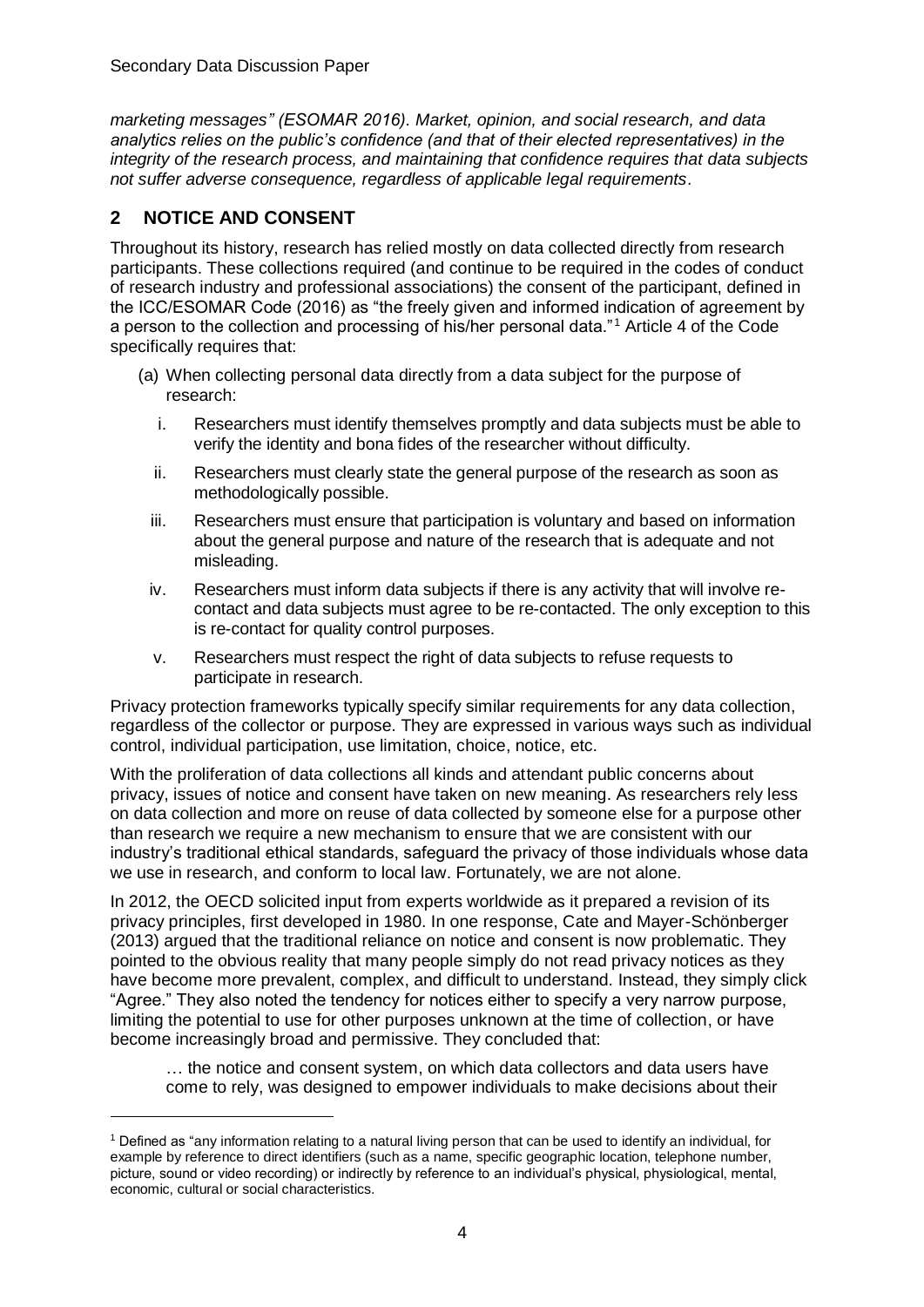personal data, but the evolution of data collection and data use has severely weakened that power while imposing increasing burdens on data subjects and on society. While notice and consent may provide meaningful privacy protection in appropriate contexts, this approach is increasingly ineffective as the primary mechanism for ensuring information privacy. In addition, the advent of big data and new analytical tools has shown us that many valuable and innovative uses of data are not known at the time of collection. Data collected for one purpose can often be repurposed in ways that greatly benefit society.

Having come to this conclusion, they recommended a new approach, one that shifts the responsibility for privacy protection away from individuals (and a robust notice and consent process) to data collectors and data users "who should be held accountable for how they manage data rather than whether they obtain individual consent."

Around that same time the World Economic Forum convened its own symposium as part of their ongoing project, Rethinking Personal Data. They came to much the same conclusion as Cate and Mayer-Schönberger, acknowledging that while the basic data protection principles are still valid, they do not work in today's world. "In particular, notice and consent was highlighted as not delivering real effective choice to individuals to ensure permissioned, trusted flow of data." (World Economic Forum 2012)

As regulatory bodies develop new approaches for protecting privacy in this changed environment they seem to be of two minds. For example, the US Federal Trade Commission (FTC) recently stipulated that companies do not need to get consent "before collecting and using consumer data for practices that are consistent with the context of the transaction or the company's relationship with the consumer or are required or specifically authorized by law." (Federal Trade Commision 2012) Consent is still required when using the data for a purpose that is different from what was claimed at the time of collection or when the data being collected is considered sensitive.

The EU's General Data Protection Regulation (GDPR) set to go into effect in the spring of 2018 takes a more stringent view. It reaffirms and strengthens the consent requirement by requiring a "freely given, specific, informed and unambiguous indication of the data subject's wishes by which he or she, by statement or by a clear affirmative action, signifies agreement to the processing of personal data relating to him or her."<sup>2</sup>

The codes of conduct of research associations worldwide continue to insist on a robust notice and consent process when researchers collect data directly from research participants. However, there also is a need to provide more detailed guidance for the use of data collected by someone else for some purpose other than research and under conditions that may be much different from those used in primary research.

## **3 USE LIMITATION**

With the exception of research syndicated data, use of secondary data typically involves a change of purpose from what was presented at the time of collection. In general, a change in purpose requires the consent of those whose data is was collected - typically referred to as *data subjects* in most legislation. This can be an onerous task, although in some cases it may be sufficient to notify data subjects rather than contact them to gain consent for the new purpose. This can be as simple as posting a notice on the data controller's website, providing data subjects with the opportunity to withdraw consent.

The OECD and APEC describe two exceptions. One is straightforward: "by the authority of law." (APEC, p. 17; OECD, p. 14) and such exceptions are sometimes specified in regulations. The second is more complex and requires that a judgment be made as to whether the new purpose is *compatible* with the original purpose. This judgement requires

<sup>2</sup> Article 4 (11).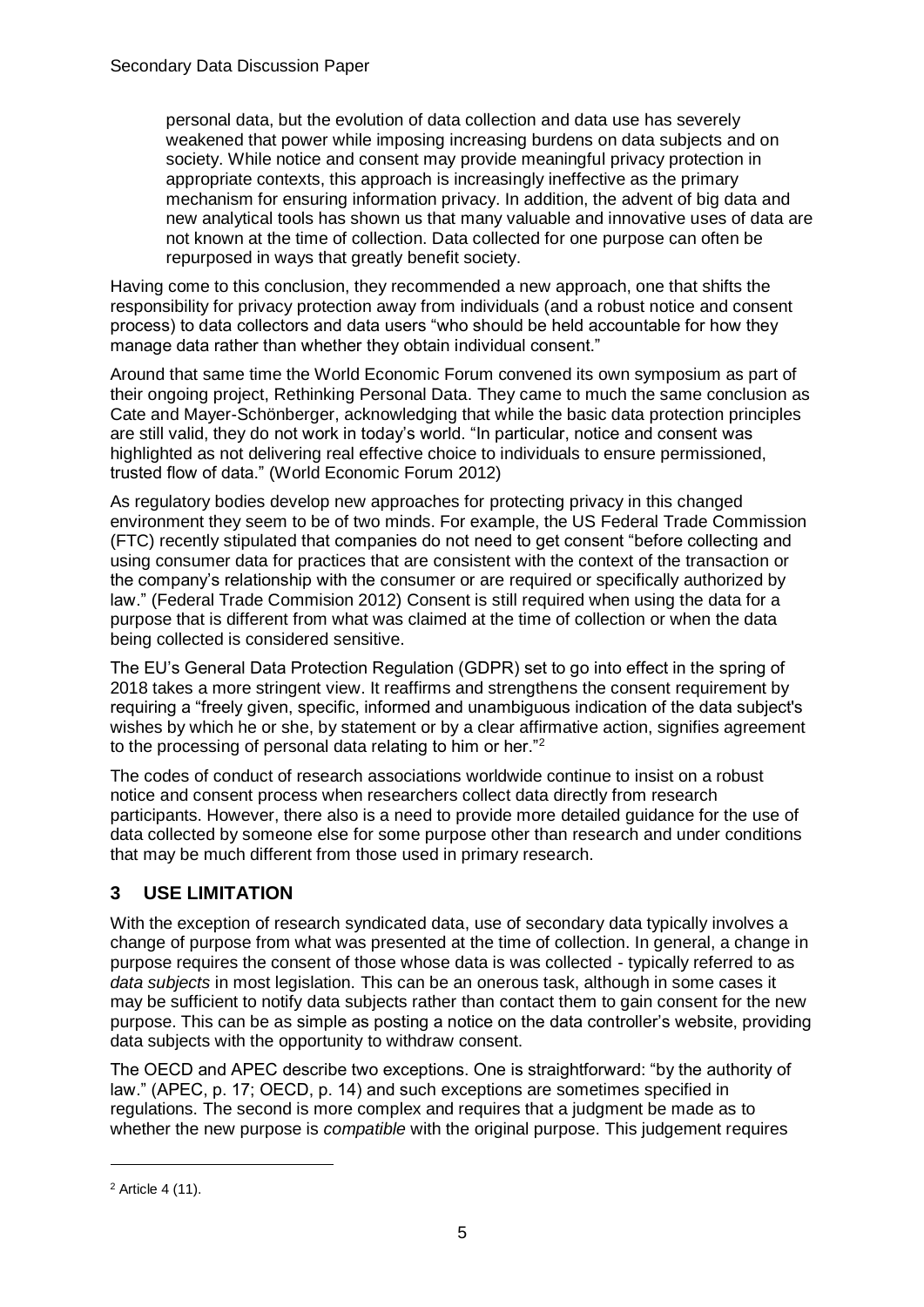that we strike a balance among all stakeholders, with particular focus on the legitimate interests of the data controller/collector on the one hand and the data subjects on the other. The legitimate interest of the data controller may be most easily understood by considering a use case.

An online retailer routinely collects data on its customers - what they buy, what promotions they take advantage of, how often and what they return, where they live, etc. - for the overt purpose of sales and fulfilment. While not explicitly disclosed to customers, the company may also choose to analyse that data to improve its understanding of its customer base, their product preferences, susceptibility to promotions, etc. While that may represent a change in purpose, it passes the legitimate interest test for the data controller and therefore is a compatible use.

Other use cases may not be as clear cut, and consideration of the legitimate interests of the data subjects may tip the scales one way or the other. The key criterion is protecting data subjects from harm as result of their data being used for a different purpose. As noted at the outset, harm, in this context, has a very broad meaning that includes financial loss, invasion of privacy (including targeted marketing messages), physical injury, denial of opportunity and damage to reputation. One useful tool for understanding the potential harm to data subjects is a *privacy impact assessment*, discussed below.

This issue is now front and center with regulators due to the growth of *automated decisionmaking systems*, that is, rules-based systems that use profiles of individual data subjects to make management decisions. Those decisions can cover a wide range of activities with varying levels of impact on individual data subjects, some of which may be clearly discriminatory. Examples include: granting of credit; employment offers; criminal prosecution; treatment of illnesses; product pricing; and tax audits. (See, for example, Future of Privacy Forum 2017). As a result, research has been drawn into a broader discussion about the collection, use, and processing of personal data, especially when using online methods to collect behavioural data.

# **3.1 Privacy Impact Assessments**

A privacy impact assessment (PIA)<sup>3</sup> provides a road map for systematically identifying and mitigating the risk to data subjects' privacy when planning primary data collections or use of secondary data. Such risks can arise from many sources including but not limited to:

- collection of excessive or irrelevant information (including sensitive information);
- overly long data retention practices;
- use of data in ways unanticipated by data subjects;
- sharing of data in a form that makes re-identification possible:
- merging/fusion of separate data sets:
- disclosure to third parties without consent; and
- ineffective information security practices.

The design of a PIA will vary depending on the organisation's business, its internal processes, and those of any subcontractors used. It typically involves these four generic steps:

- 1. Chart the flows of information through the organisation, project or data life cycle.
- 2. Identify the potential privacy risks and harms.

 $\overline{a}$ 

<sup>&</sup>lt;sup>3</sup> For a more thorough discussion of PIAs see the UK's Information Commissioner's Office (ICO) publication, [Conducting Privacy Impact Assessments: Code of Practice.](https://ico.org.uk/media/for-organisations/documents/1595/pia-code-of-practice.pdf)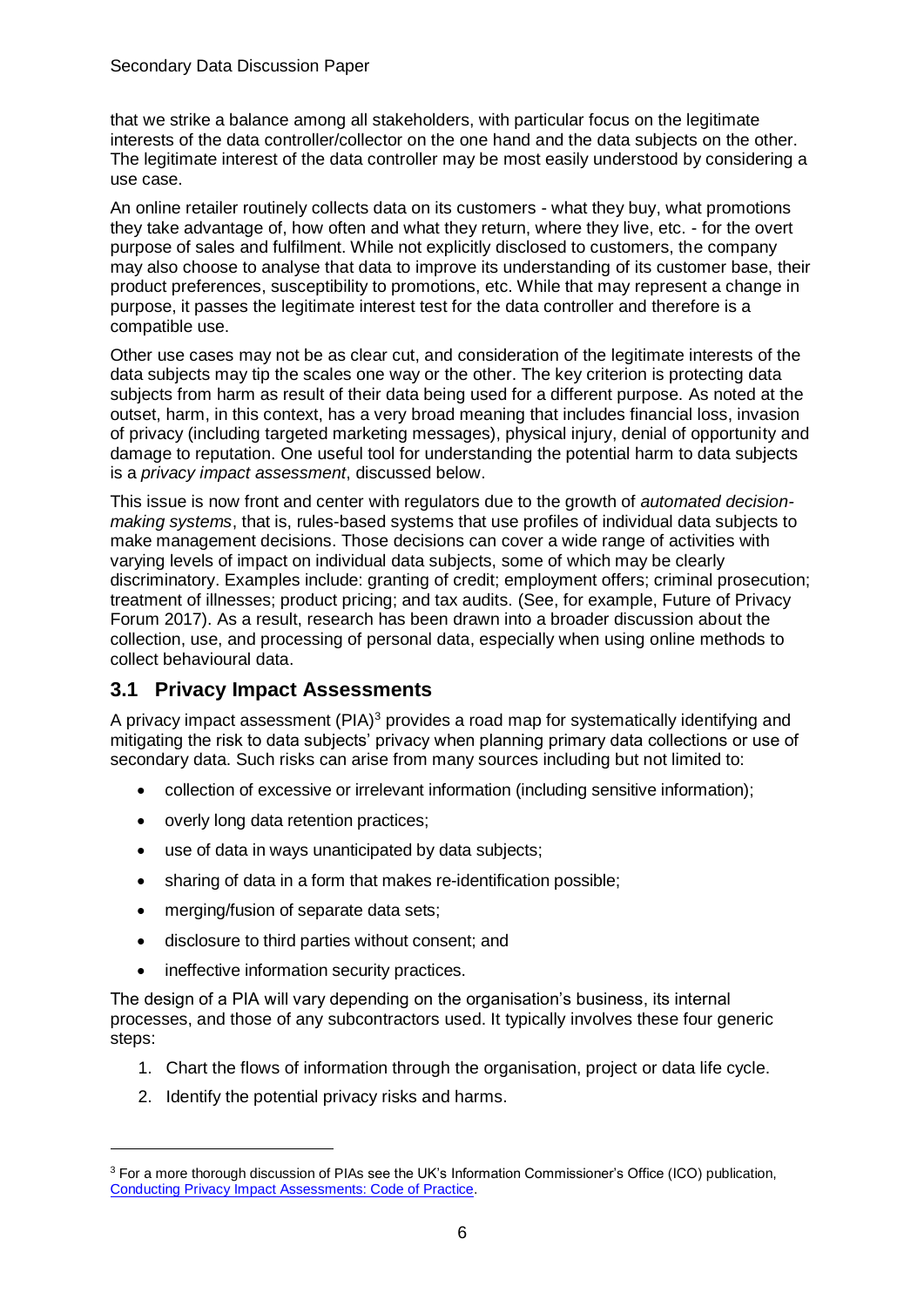- 3. Develop and evaluate privacy solutions.
- 4. Integrate the most effective solutions into organisational processes or project plans.

PIAs typically are conducted at the individual project level or some other specific planned use of data. Ideally, they are refreshed throughout a project life cycle as data inputs evolve and new or unanticipated risks emerge. Organisations generally retain a record of each assessment for future reference.

This type of evaluation process meets the requirement of Article 5 of the ICC/ESOMAR Code (2016), describing the broad outline of the responsibilities researchers face when using or at least planning to use secondary data. They must ensure that:

- The intended use is compatible with the purpose for which the data was originally collected.
- The data was not collected in violation of restrictions imposed by law, through deception, or in ways that were not apparent to or reasonably discernible and anticipated by the data subject.
- The intended use was not specifically excluded in the privacy notice provided at the time of original collection.
- Any requests from individual data subjects that their data not be used for other purposes are honoured.
- Use of the data will not result in harm to data subjects and there are measures in place to guard against such harm.

In theory, at least, researchers have an advantage over those working in other commercial enterprises because they have no interest in the identity of data subjects in order to take direct action toward them or to change their opinions, attitudes, or behaviours. The data is used only in statistical and scientific analyses to uncover patterns and provide new insights. The emphasis in research is on unlocking the potential social and economic value made possible by additional use of existing data and not, for example, to construct profiles of individual data subjects for targeting purposes. In practice, researchers are under increasing pressure to deliver profiles of individual data subjects for targeting. This is not a legitimate research output and projects designed for this purpose are not research and must not be claimed as such.

Researchers have a powerful argument for using secondary data in their research in the absence of specific prohibitions against such use at the time of collection. However, such a right generally is not clearly stated in existing law. For example, the GDPR recognises the need to balance the economic and social value in facilitating the reuse of data for analytic and statistic purposes. It allows for further processing of personal data as long as the purpose is compatible with the original purpose at the time of collection. It further states that "for archiving purposes in the public interest, scientific or historical research purposes or statistical purposes shall, in accordance with Article 89(1), not be considered to be incompatible with the initial purposes." (Article 5(1)(b)) Nonetheless, it is still unclear whether even a research purpose will require some level of notice to data subjects when the purpose is changed.

## **4 INFORMATION SECURITY SAFEGUARDS**

There is no such ambiguity when it comes to protecting the personal data of those whose data is collected and/or used in research. Emerging legal requirements are not unique to secondary data. Rather, they reflect widespread public concerns about threats to privacy and the potential harm inherent in the irresponsible use of personal data, regardless of its origins.

Research organisations are finding it increasingly necessary to implement information security management systems that strengthen the administrative, physical and technical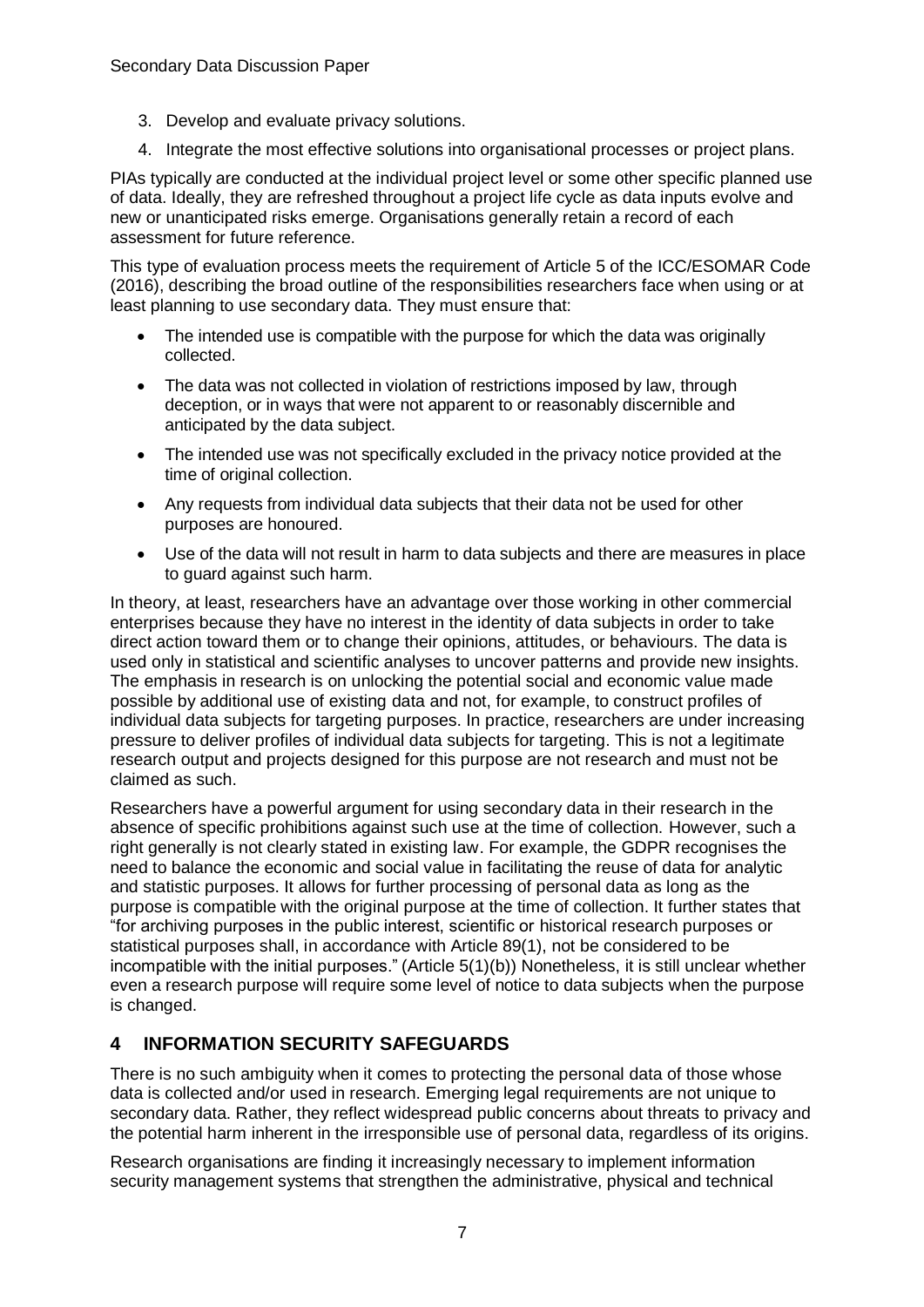controls needed to manage and protect the confidential and sensitive data they hold, including personal data. These controls include but are not limited to:

- improved privacy policies describing the ways an organisation gathers, uses, discloses and manages personal data;
- enhanced staff training that includes an overview of applicable laws, industry codes of conduct, information security practices and the internal procedures that ensure successful implementation of the organisation's privacy policy;
- implementation of physical and technical barriers to access including alarm systems, security cameras, passwords, firewalls and encryption;
- requirements for timely notification of relevant authorities and affected data subjects in the event of a data breach;
- shortening of data retention periods;
- broader use of de-identification methods (e.g., pseudonymisation, aggregation, masking, encryption, etc.);
- improved data transfer protocols that secure information during transfer and require a level of security protections by the recipient that are comparable to those of the sender; and
- clearly defined rules for sharing data that ensure no personal data is shared without the consent of individual data subjects.

One useful resource for research organisations when developing and implementing their information security practices ISO 2700:2013—Information technology security techniques. While not mandating specific actions, the standard includes suggestions for documentation, internal audits, continual improvement and corrective and preventive action.

#### **5 DATA QUALITY AND TRANSPARENCY**

Data quality in the context of privacy frameworks typically means ensuring that data collected on individual data subjects is accurate. Researchers' concerns about data quality are different. We tend to evaluate data in the aggregate rather than at the individual level and with a focus on the traditional concerns of representativity and measurement.

In an industry that has evolved over many decades, researchers have accumulated vast experience in producing, analysing, and interpreting primary data. The entire value chain from translating an empirical research question into a research design, developing questionnaires, collecting data, processing and analysing data to interpreting the findings is well established. Recommended practices are incorporated into guidelines developed by research professional and industry associations and even expressed in international standards such as ISO 20252:2012. The properties of the gathered primary data are well known and there is a rich toolbox of robust and proven approaches to developing insights from it.

With the rapidly emerging use of secondary data collected by other means, often in the form of multiple data sources being merged or integrated, we face an entirely new set of challenges. Secondary data is by definition not generated for a specific research purpose, and therefore needs to be approached with a new set of precautions. Concepts of data quality and transparency have new relevance.

Article 7 of the ICC/ESOMAR Code (ESOMAR 2016) states, in part, that:

(b) Researchers must ensure that findings and any interpretation of them are clearly and adequately supported by data.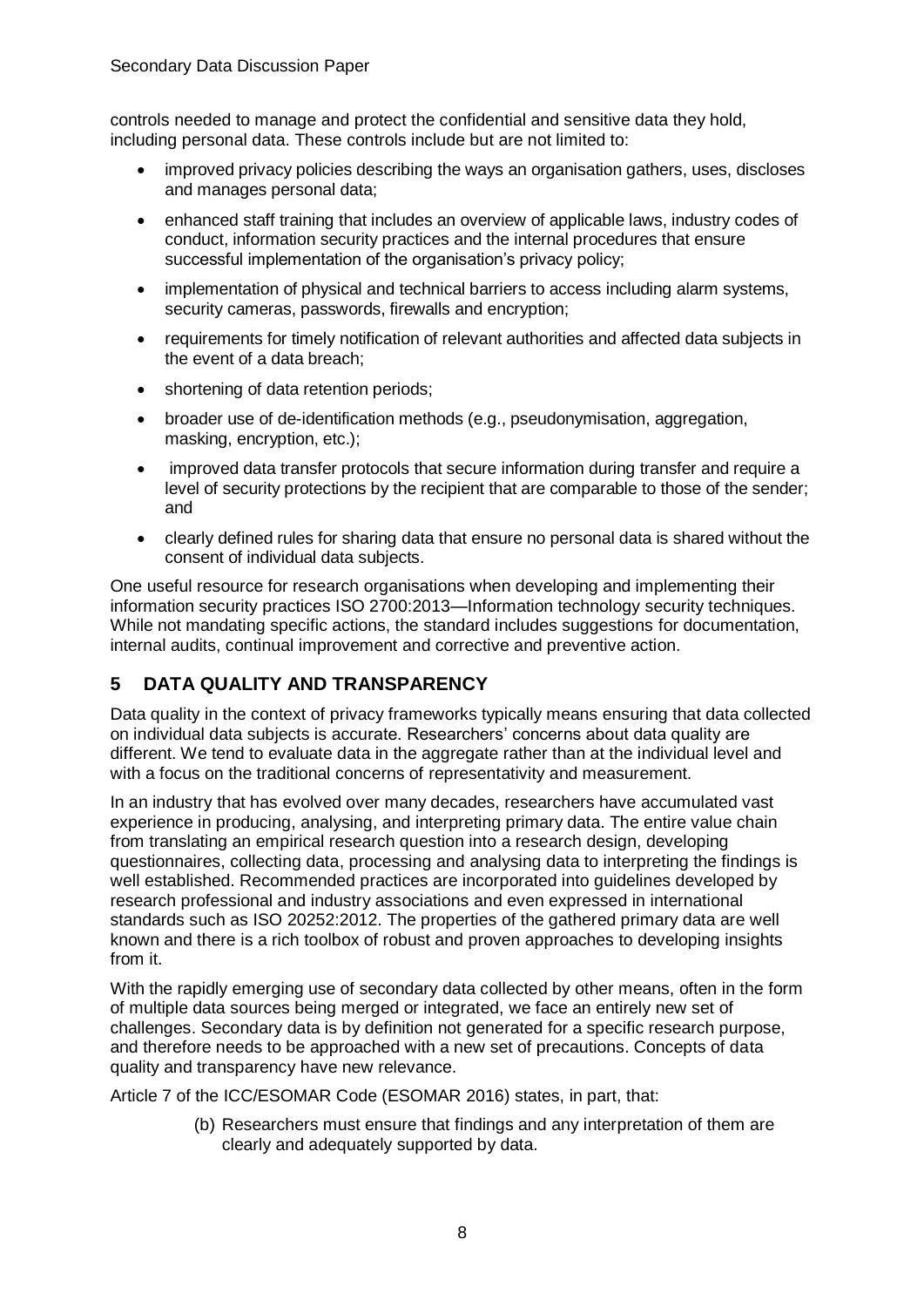- (c) Researchers must on request allow clients to arrange for independent checks on the quality of data collection and data preparation.
- (d) Researchers must provide clients with sufficient technical information about the research to enable them to assess the validity of the results and any conclusions drawn.

When research is based on a blend of primary and secondary data, or exclusively on secondary data, researchers must rethink how data integrity and transparency can be ensured. The data generating mechanism of all data sources used must be properly understood, otherwise it is simply impossible to demonstrate how the "findings and interpretation of them are adequately supported by data." This will often require substantial technical skills and expertise as well as domain knowledge.

Arguably the biggest risk when analysing secondary data is the misperception that volume i.e., the amount of data used to address a specific research question - automatically produces quality results.

Nearly all of the discussion about the future of marketing research either sweeps data integrity under the rug or ignores it in the mistaken belief that more data or observational data or sensor data or whatever automatically means quality data. With data more important than ever, the importance of data quality has never been greater. (Kantar Futures 2017)

The adverse effect of misjudging volume for quality is significantly amplified when multiple data sources are used. Data can be heavily biased and this problem does not go away with large datasets.

Let us illustrate this challenge with a hypothetical example. A client is interested in an improved understanding of the customer shopping journey. Geolocation data is available from a single mobile service provider for customers who have explicitly opted in, allowing for their geolocation data to be used for a market research program. This might result in millions or even billions of data records over time. Yet despite its impressive volume, this data still only represents a subpopulation, not the entire population. Generalisations based on this data may be misleading.

Secondary data can only contribute to the answer of a research question if it contains relevant signals or, in more general terms: information. The choice of data sources is determined by the use case and the research question. Researchers design primary data collections specifically to provide information about the needs, wants and behaviours of a clearly defined target population. Secondary data generally is not designed around specific research questions and therefore requires a thorough exploratory analysis and assessment in order to understand if it is useful or not. The signal to noise ratio of secondary data sources is highly variable and volume does not necessarily change that.

In short, each secondary data source used needs to be fit for purpose in two ways: (1) it must be a reasonable representation of the population of interest and (2) it must accurately measure the underlying constructs deemed relevant to the research.

## **5.1 Assessing Data Quality**

If we are to have confidence in the integrity of secondary data, we need a clear view of the quality of the original data sources - the collection processes, the metadata, the population covered, etc. The rules under which the data was collected, cleaned and processed, while adequate for the original purpose, may be inadequate for an analytic purpose or may not be complete enough to develop the rules needed to merge with other data. Transaction data may have missing data elements or not fully cover the population of interest. Unstructured data such as text, images and video posted on social media networks may have been converted to a standard structure to support analysis, opening the door to a wide range of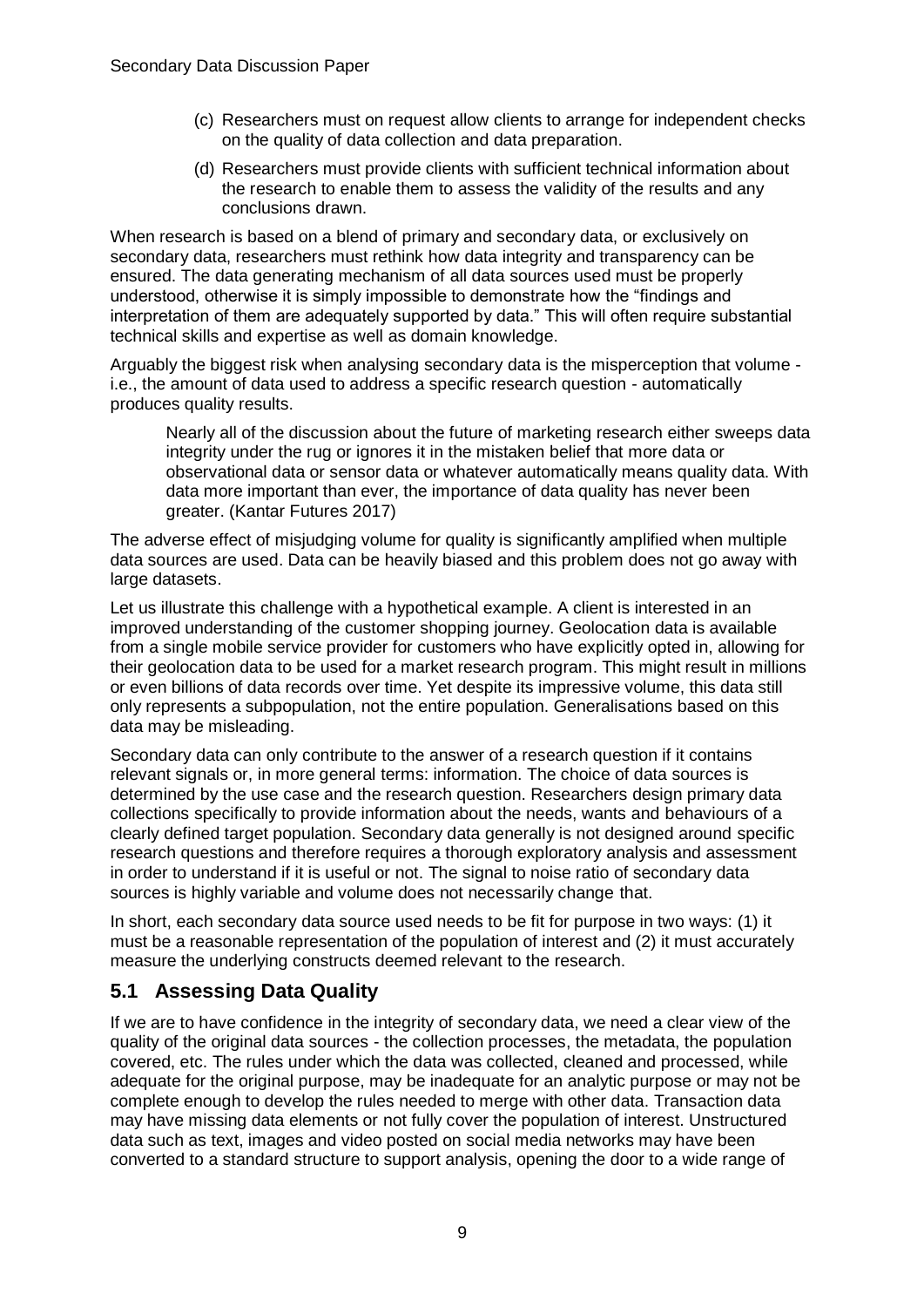potential errors and lost or mischaracterised meaning. Internet of Things data may be corrupted or have gaps due to sensor malfunction, outage or gaps in coverage.

Assessing the quality of a secondary data requires an understanding of three key concepts. The first is *data governance*, meaning the rules by which the organisation that collected the data manages the integrity, usability, security and availability of the data it collects. Ideally, these rules should be at least equivalent to the standard processes researchers have developed over decades for collecting and processing primary data. Too often, this is not the case. Concerns about the effectiveness of data governance across industries are widespread, leading many to openly worry about the quality of secondary data that otherwise might be of use to researchers. See, for example, Redman (2016).

The second is *data curation*, meaning "the active and on-going management of data through its lifecycle of interest and usefulness to scholarship, science and education."(Cragin et al. 2007). Data curation is much like data archiving in that it documents data and preserves it over time, making reuse and analysis possible. It is especially challenging when dealing with secondary data because by definition the data was not collected for a research purpose and therefore may not be fully documented or preserved in a format that facilitates reuse.

Finally, there is *data provenance*, meaning "the process of tracing and recording the origins of data and its movement between databases." (Buneman et al. 2000) Data provenance essentially involves the reconstruction of the history of each data element in as much detail as possible. It looms especially large when using a dataset constructed from multiple sources, where a number of merging, linking, transforming or aggregating steps already have been done. For further discussion of data quality issues with secondary data see Baker (2016.)

The technical and quality challenges posed by secondary data, particularly in large and dynamic multi-source data environments, call for a well-defined methodology of quality assessment. This does not mean that all data has to be of highest quality, but it is nonetheless vital that the quality be assessed and documented.

## **5.2 Transparency**

Meeting the transparency requirements of the ICC/ESOMAR Code starts with a full and formal evaluation of data as just described. It is a key step toward increasing a client's understanding and confidence in research results. But, it is not the only step.

Earlier in this paper we described the evolution over time of a set of standards for primary data collection designed to promote high quality data. These are generally understood by both researchers and clients alike. A similar set of standard approaches has evolved for analysis of and reporting on primary data, some of which are now being challenged by the availability of very large secondary datasets and the technology to manage and process them. Clients may not be fluent in neural networks, sentiment analysis, genetic algorithms, logistic regression, data visualisation and other techniques that form the basic toolkit of the data scientist. Transparency in this environment takes on new meaning. Providing clients with "sufficient technical information about the research to enable them to assess the validity of the results and any conclusions drawn" is more difficult. The temptation to obscure rather than enlighten is real and to be avoided.

# **6 SUMMARY AND CONCLUSIONS**

This paper has attempted to identify the challenges researchers face as they broaden the range of data sources they use to support timelier and better-informed decisions by providers of goods and services, governments, individuals, and society at large. While the ethical foundations of the research profession remain unchanged, the legal environment is in flux as regulatory bodies grapple with the twin challenges of a dramatic increase in data (much of which is personal data) and related public concerns about privacy.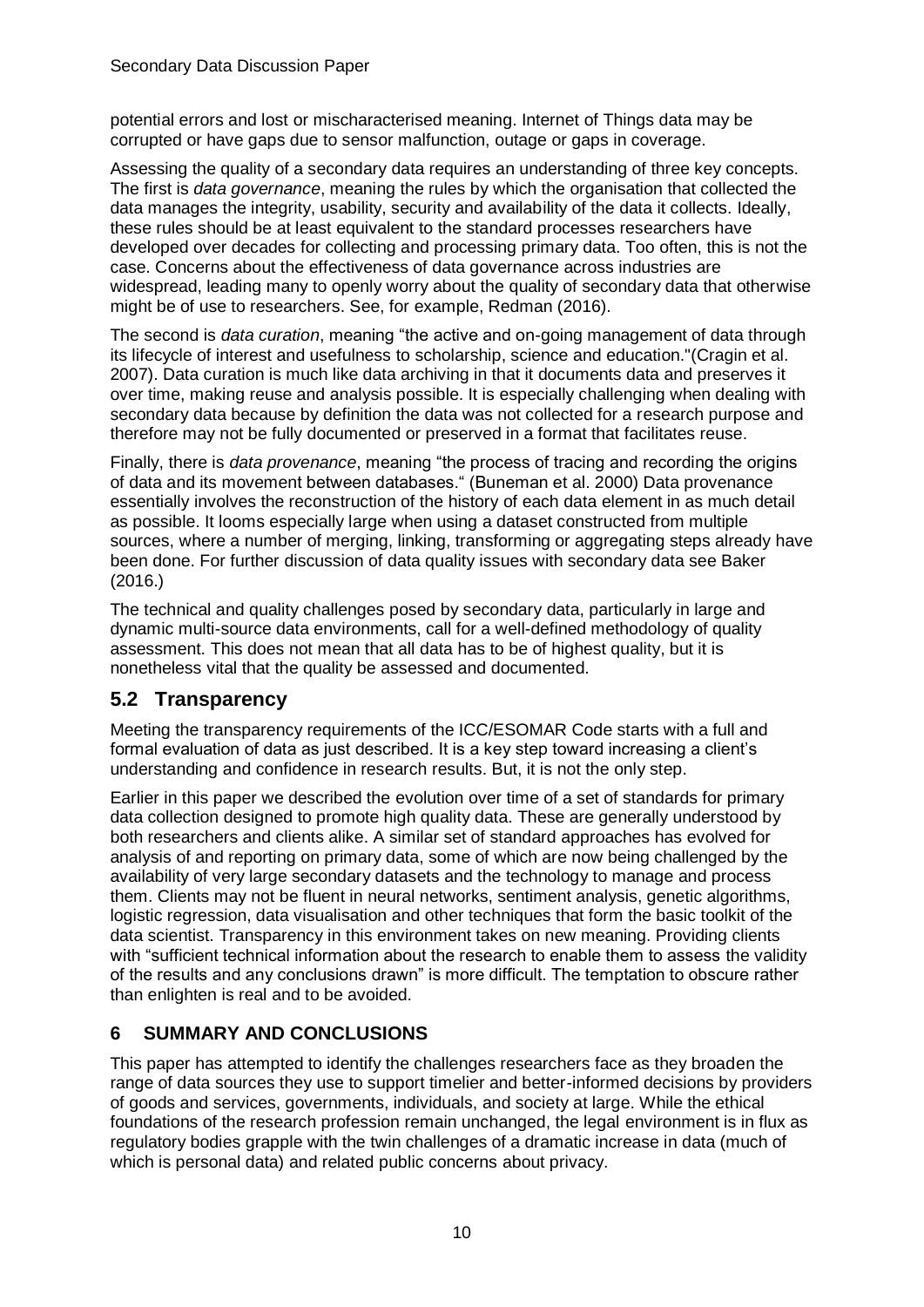We have reviewed several principles common to the global privacy frameworks that form the basis for data protection regulations in the major markets. Two things stand out as especially challenging for researchers.

The first is the interplay between notice and consent on the one hand and purpose limitation on the other. Researchers are accustomed to requirements of notice and consent when designing primary data collections. They agree that individuals have the right to control how their data is used. A key question is how best to operationalize that belief in the context of secondary data use in ways that reflect the ethical and legal requirements of a self-regulated industry. How do we ensure that the original data collection was legal and legitimate? How do we balance the legitimate interest of all stakeholders? How do we ensure that the risk of harm to data subjects is thoroughly vetted and the right protections put in place? Where there is a clearly-stated legal exception for research, how do we temper that with our longstanding ethical principles? Is there or should there be a higher bar?

The second issue is largely a methodological one, but nonetheless central to ethical research practices. It focuses on transparency about data quality and research results in our interactions with clients. For the better part of a century researchers have been developing and fine-tuning practices for the collection, analysis and delivery of results that are widely understood and generally accepted by researchers and data users alike. Secondary data changes all that. How do we establish a new set of practices that validate the quality of the data we use? How do we describe our analyses in ways that are understandable and open to validation? How do we create a sense of comfort with clients that encourages them to act on the insights we deliver?

Finally, while we have not described in any detail the changing responsibilities researchers face in implementing more robust information security practices. These clearly are front and centre. They are not directly related to the increasing use of secondary data, but the need to elevate our game in this regard is crystal clear. A positive view of market, opinion, and social research and data analytics on the part of both the public and regulators is essential to our long-term success. Regardless of how we acquire data we need to be more resolute in our protection of it than at any point in our long history.

#### **7 REFERENCES AND SUGGESTIONS FOR FURTHER READING**

- Asia-Pacific Economic Cooperation (2005). APEC Privacy Framework. Retrieved on July 19, 2017 from [https://www.apec.org/-/media/APEC/Publications/2005/12/APEC-Privacy-](https://www.apec.org/-/media/APEC/Publications/2005/12/APEC-Privacy-Framework/05_ecsg_privacyframewk.pdf)[Framework/05\\_ecsg\\_privacyframewk.pdf](https://www.apec.org/-/media/APEC/Publications/2005/12/APEC-Privacy-Framework/05_ecsg_privacyframewk.pdf)
- Baker, Reg (2017). Big Data: A Survey Research Perspective. In Paul Biemer, Edith de Leeuw, Stephanie Eckman, Brad Edwards, Frauke Kreuter, Lars E. Lyberg, N. Clyde Tucker, and Brady T. West (eds) *Total Survey Error in Practice*. New York: John Wiley and Sons, Inc.
- Buneman, P., Khanna, S., and Tan, W.C. (2000). Provenance: Some Basic Issues. Lecture Notes in Computer Science, Vol. 1974, *Foundations of Software Technology and Theoretical Computer Science*, (FST TCS 2000), 87-93.
- Cate, Fred and Mayer-Schönberger, Viktor (2013). Notice and Consent in a World of Big Data. *International Data Privacy Law* 3 (2): 67-73.
- Cragin, Melissa H., Heidorn, P. Bryan, Palmer, Carole L., and Smith, Linda C. (2007) An Educational Program in Data Curation. ALA Science & Technology Section Conference, Retrieved on July 21, 2015 from<https://www.ideals.illinois.edu/handle/2142/3493>
- ESOMAR (2016). The ICC/ESOMAR International Code on Market, Opinion, and Social Research and Data Analytics. Retrieved on July 17, 2017 from [https://www.esomar.org/uploads/public/knowledge-and-standards/codes-and](https://www.esomar.org/uploads/public/knowledge-and-standards/codes-and-guidelines/ICCESOMAR_Code_English_.pdf)[guidelines/ICCESOMAR\\_Code\\_English\\_.pdf](https://www.esomar.org/uploads/public/knowledge-and-standards/codes-and-guidelines/ICCESOMAR_Code_English_.pdf)